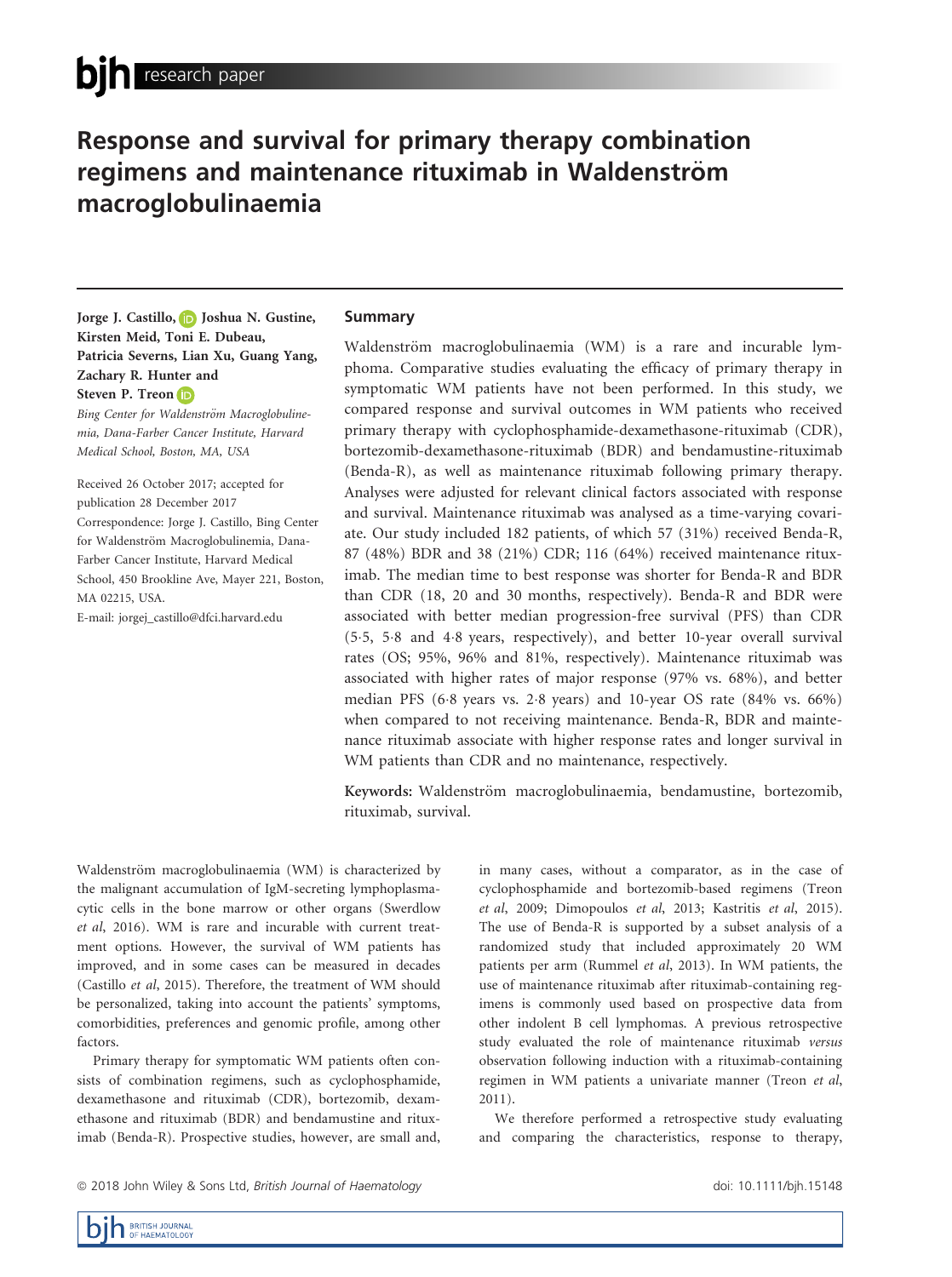survival and factors associated with response and survival in WM patients who received primary therapy with Benda-R, BDR and CDR at our institution as well as the role of maintenance rituximab following induction with rituximabcontaining regimens.

# Patients and methods

We searched our database for WM patients who received primary therapy with Benda-R, BDR or CDR between January 2005 and December 2016. All patients met diagnostic criteria for WM and criteria for treatment initiation based on the recommendations made by the 2nd International Workshop for WM (IWWM) (Kyle et al, 2003; Owen et al, 2003). Pertinent clinical data were collected, including age, sex, date of WM diagnosis, time from WM diagnosis to treatment initiation, baseline laboratory data [i.e. haemoglobin, platelet count, serum beta-2-microglobulin (B2M) level, serum IgM level and bone marrow involvement], extramedullary disease, baseline International Prognostic Scoring System for WM (IPSSWM) (Morel et al, 2009), MYD88 and CXCR4 mutational status, treatment, best response and time from initiation of therapy to progression and death or last follow-up. The presence of MYD88 and CXCR4 mutations were determined by allele-specific polymerase chain reaction (AS-PCR) and Sanger sequencing methods, as previously described (Xu et al, 2013, 2016).

Benda-R was administered as bendamustine 70–90 mg/m<sup>2</sup> intravenously (IV) on days 1 and 2 plus rituximab 375 mg/  $m<sup>2</sup>$  IV on day 2 after bendamustine for 4–6 cycles, given every 28 days. BDR was administered as bortezomib 1.6 mg/ m<sup>2</sup> IV or subcutaneously plus dexamethasone 20 mg IV or orally on days 1, 4, 8 and 11 or 1, 8, 15 and 22, every 3 and 4 weeks, respectively, plus rituximab  $375 \text{ mg/m}^2$  IV on day 11 or 22, respectively, for four cycles. CDR was administered as cyclophosphamide 1000 mg/m<sup>2</sup> IV plus dexamethasone 20 mg IV plus rituximab 375 mg/m<sup>2</sup> IV on day 1, for six cycles. Rituximab was not administered for cycles 1 and 2 of induction therapy in patients with serum IgM level >40 g/l to minimize the risk of an IgM flare. Following induction therapy, maintenance rituximab was administered as rituximab 375 mg/m<sup>2</sup> IV every 2–3 months for up to 2 years. Standard pre-medications were provided prior to rituximab administration. Patients who received BDR received zoster prophylaxis.

Patients' characteristics are presented using descriptive statistics. Continuous variables were categorized to facilitate analysis, and comparisons were made using the Chi-square and Fischer exact test. Response was assessed based on criteria from the 6th IWWM (Owen et al, 2013). Univariate and multivariate logistic regression models were fitted to evaluate the association between clinical variables and response. The outcome of interest was odds ratio (OR) with 95% confidence interval (CI) of achieving a response. Progression-free survival (PFS) was estimated as the time from treatment initiation to progression or death from any cause. Overall survival (OS) was estimated as the time from treatment initiation to death from any cause. Time to events was estimated using the Kaplan–Meier method for incomplete observations. The Cox proportional-hazard regression method was used to fit univariate and multivariate models for PFS and OS. The outcome of interest was the hazard ratio (HR) with 95% confidence interval (CI) of progression and death from any cause (for PFS) or death from any cause (for OS). MYD88 and CXCR4 mutations were not included in the regression models for response, PFS and OS because these were available is less than 50% of the patients ( $n = 58$ ). Maintenance rituximab was considered a time-varying covariate in the multivariate regression survival models. In the univariate regression analyses, prognostic factors were considered significant if P-values <0.1. Otherwise, P-values <0.05 were considered statistically significant. All calculations and graphs were obtained using STATA (StataCorp, College Station, TX, USA).

# Results

# Patients and therapy

One hundred and eighty-two patients with WM met the inclusion criteria, of whom 57 (31%) received frontline therapy with Benda-R, 87 (48%) received BDR and 38 (21%) received CDR. The median time from WM diagnosis to initiation of therapy for patients who received Benda-R, BDR and CDR was 9 months (95% CI 4–17 months), 6 months (95% CI 3–9 months) and 3 months (95% CI 1–12 months), respectively (log-rank  $P = 0.63$ ). The median number of cycles of induction administered for Benda-R was 4 (range 3–6), for BDR was 4 (range 2–6) and for CDR was 6 (range 4–8). Patients treated with Benda-R and CDR were more likely to be older than 65 years, patients treated with Benda-R were more likely to have  $\beta$ 2-microglobulin (B2M) >3 mg/l, lymphadenopathy, splenomegaly and high IPSSWM score, patients treated with BDR were more likely to have serum IgM level >40 g/l, patients treated with CDR were more likely to have low IPSSWM scores  $(P < 0.05$  for all comparisons; Table I). BDR was given more frequently to patients with hyperviscosity, while Benda-R was given more frequently to patients with extramedullary disease, and CDR to patients with neuropathy  $(P < 0.05$  for all comparisons). No differences in sex, hemoglobin level, platelet count, bone marrow involvement, and MYD88 and CXCR4 mutational status were observed between treatment groups. One hundred and sixteen patients (64%) received maintenance rituximab. The rate of maintenance therapy did not differ between treatment regimens. The median number of cycles of maintenance administered was 6 (range 1–12 cycles).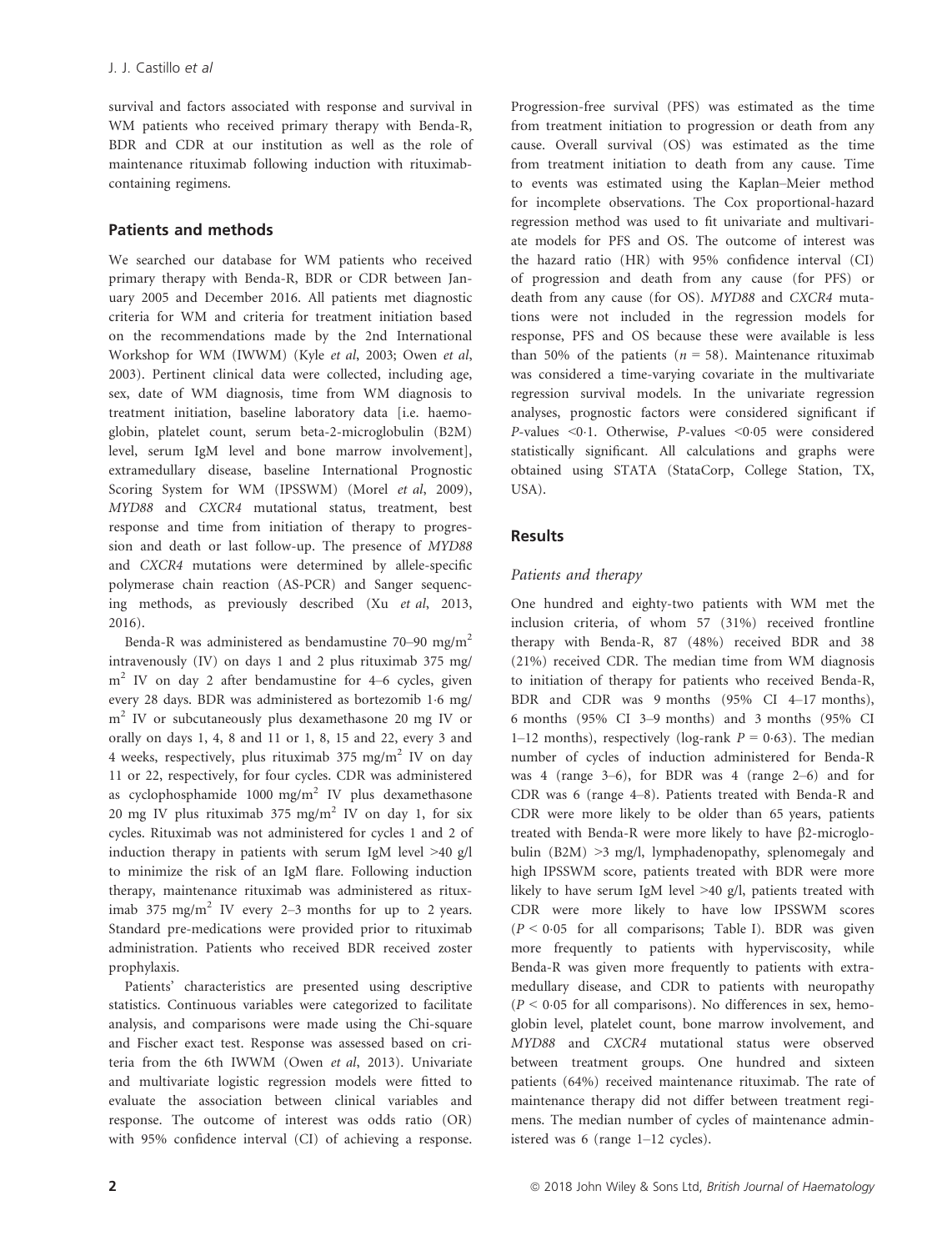# Table I. Patients' characteristics.

|                                         | Total $(n = 182)$ | Benda-R $(n = 57)$ | BDR $(n = 87)$ | CDR $(n = 38)$ | P-value |
|-----------------------------------------|-------------------|--------------------|----------------|----------------|---------|
| Age $>65$ years                         | 87 (48%)          | 36 (63%)           | 32 (37%)       | 19 (50%)       | 0.01    |
| Male sex                                | 108 (59%)         | 35 (61%)           | 53 (61%)       | 20 (53%)       | 0.64    |
| Haemoglobin ≤115 g/l                    | 60 (33%)          | 23 (40%)           | 27 (31%)       | 10(26%)        | 0.32    |
| Platelet count $\leq 100 \times 10^9/l$ | 18 (10%)          | 9(16%)             | 7(8%)          | 2(5%)          | 0.20    |
| Serum beta-2-microglobulin >3 mg/l      | 98 (54%)          | 39 (64%)           | 43 (49%)       | 16(42%)        | 0.02    |
| Serum IgM >40 g/l                       | 98 (54%)          | 21 (37%)           | 62 (71%)       | 15 (39%)       | < 0.001 |
| Marrow involvement ≥50%                 | 88 (49%)          | 33 (58%)           | 38 (45%)       | 17(45%)        | 0.29    |
| Lymphadenopathy                         | 54 (30%)          | 25 (44%)           | 15 (17%)       | 14 (37%)       | 0.001   |
| Splenomegaly                            | 26 (14%)          | 18 (32%)           | 6(7%)          | 2(5%)          | < 0.001 |
| MYD88 L265P mutation                    | 53 (91%)          | 17 (89%)           | 23 (88%)       | 13 (100%)      | 0.60    |
| CXCR4 mutations                         | 28 (48%)          | 10(53%)            | 11(42%)        | 7(54%)         | 0.71    |
| <b>IPSSWM</b>                           |                   |                    |                |                |         |
| Low risk                                | 89 (49%)          | 20 (35%)           | 45 (52%)       | 24 (63%)       | 0.006   |
| Intermediate risk                       | 54 (30%)          | 17 (30%)           | 30 (35%)       | 7(18%)         |         |
| High risk                               | 38 (21%)          | 20 (35%)           | 11(13%)        | 7(18%)         |         |
| Indication for treatment                |                   |                    |                |                |         |
| Anaemia                                 | 90 (50%)          | 34 (60%)           | 41 (47%)       | 15 (40%)       | 0.16    |
| Hyperviscosity                          | 43 (24%)          | 9(16%)             | 31 (36%)       | 3(8%)          | 0.001   |
| Constitutional symptoms                 | 30 (17%)          | 7(12%)             | 19 (21%)       | $4(11\%)$      | 0.18    |
| Extramedullary disease                  | 22 (12%)          | 14 (25%)           | 3(3%)          | 5(14%)         | 0.001   |
| Peripheral neuropathy                   | 17 (9%)           | $6(11\%)$          | 3(3%)          | 8(22%)         | 0.006   |
| Best response to therapy                |                   |                    |                |                |         |
| Complete response                       | 22 (12%)          | 11(19%)            | $9(11\%)$      | 2(5%)          | 0.37    |
| Very good partial response              | 48 (27%)          | 14 (26%)           | 20 (24%)       | 14 (37%)       |         |
| Partial response                        | 84 (47%)          | 28 (49%)           | 40 (48%)       | 16(42%)        |         |
| Minor response                          | 10(6%)            | $2(4\%)$           | 6(7%)          | 2(5%)          |         |
| No response                             | 14 (8%)           | $2(4\%)$           | 8 (10%)        | $4(11\%)$      |         |
| Received maintenance                    | 116 (64%)         | 35 (61%)           | 55 (65%)       | 26 (68%)       | 0.79    |

Benda-R, bendamustine and rituximab; BDR, bortezomib, dexamethasone and rituximab; CDR, cyclophosphamide, dexamethasone and rituximab; IPSSWM, International Prognostic Scoring System for Waldenström Macroglobulinaemia.

| Table II. Univariate and multivariate logistic regression models for major response. |  |
|--------------------------------------------------------------------------------------|--|
|--------------------------------------------------------------------------------------|--|

|                                         | Univariate analysis |         | Multivariate analysis  |         |
|-----------------------------------------|---------------------|---------|------------------------|---------|
|                                         | OR (95% CI)         | P-value | OR (95% CI)            | P-value |
| Age $>65$ years                         | $1.67(0.69 - 4.04)$ | 0.26    |                        |         |
| Male sex                                | $0.67(0.27-1.65)$   | 0.28    |                        |         |
| Haemoglobin $\leq$ 115 g/l              | $0.60(0.25-1.44)$   | 0.25    |                        |         |
| Platelet count $\leq 100 \times 10^9/l$ | $2.67(0.34-21.1)$   | 0.35    |                        |         |
| Beta-2-microglobulin $>3$ mg/l          | $0.97(0.41 - 2.28)$ | 0.93    |                        |         |
| Serum IgM $>40$ g/l                     | $0.32(0.12 - 0.86)$ | 0.02    | $0.28$ $(0.10 - 0.80)$ | 0.02    |
| Marrow involvement ≥50%                 | $1.38(0.58 - 3.30)$ | 0.47    |                        |         |
| Lymphadenopathy                         | $0.67(0.27-1.64)$   | 0.38    |                        |         |
| Splenomegaly                            | $0.60(0.36-1.78)$   | 0.36    |                        |         |
| Low risk IPSSWM                         | $1.00$ (Ref)        |         |                        |         |
| Intermediate risk IPSSWM                | $0.98(0.36-2.67)$   | 0.97    |                        |         |
| High risk IPSSWM                        | $1.03(0.34 - 3.15)$ | 0.96    |                        |         |
| <b>CDR</b>                              | $1.00$ (Ref)        |         |                        |         |
| Benda-R                                 | $2.48(0.65 - 9.48)$ | 0.18    |                        |         |
| <b>BDR</b>                              | $0.92(0.33-2.63)$   | 0.88    |                        |         |
| Maintenance rituximab                   | $12.9(4.17-39.9)$   | < 0.001 | $13.9(4.41 - 44.1)$    | < 0.001 |

BDR, bortezomib, dexamethasone and rituximab; Benda-R, bendamustine and rituximab; CDR, cyclophosphamide, dexamethasone and rituximab; CI, confidence interval; IPSSWM, International Prognostic Scoring System for Waldenström Macroglobulinaemia; OR, odds ratio.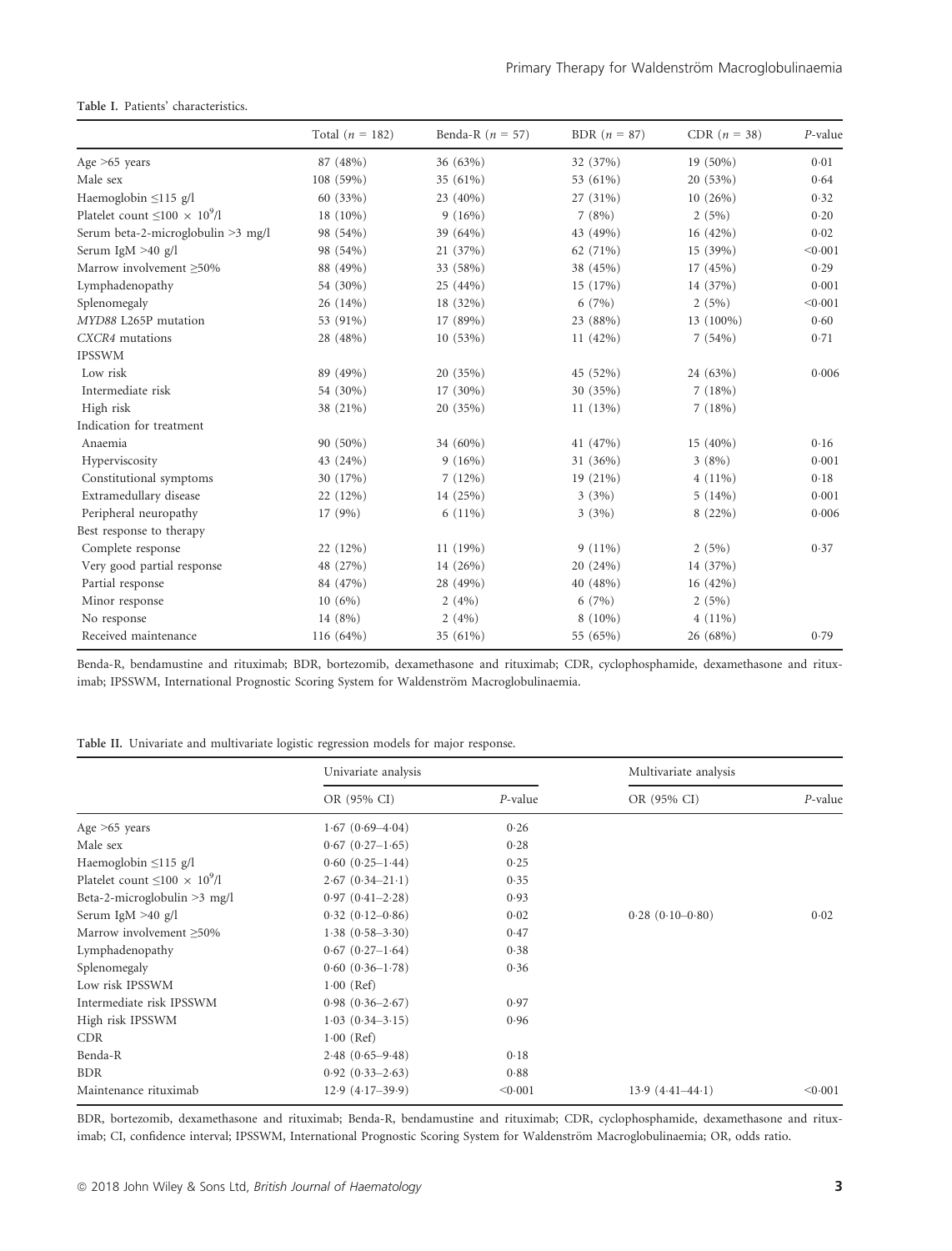#### Response to therapy

Rates of complete response, very good partial response (VGPR), partial response (PR), minor response and no response to therapy for all patients were 12% ( $n = 22$ ), 27%  $(n = 48)$ , 47%  $(n = 84)$ , 6%  $(n = 10)$  and 8%  $(n = 14)$ , respectively. The rate of overall (minor response or better) and major response (PR or better) for all patients was 92% and 86%, respectively, and the rate of deep response (VGPR or better) was 39%. No difference in rates of response was observed between treatment regimens (Table I). The median times to best response for Benda-R, BDR and CDR were 18 months (95% CI 11–23 months), 20 months (95% CI 14–25 months) and 30 months (95% CI 16–48 months), respectively. Time to best response was significantly longer with CDR than with Benda-R and BDR (log-rank  $P = 0.003$ ). In univariate and multivariate logistic regression analyses, patients with serum IgM level >40 g/l had lower odds of major response to therapy, whereas patients who received maintenance rituximab had higher odds of major response (Table II). The major response rate for patients who received maintenance rituximab was higher than for patients who did not (97% vs. 68%; Chi square  $P < 0.001$ ). Age, sex, haemoglobin level, platelet count, serum B2M level, bone marrow involvement, lymphadenopathy, splenomegaly, IPSSWM and therapy were not associated with major response. We also performed univariate and multivariate logistic regression analyses for deep response using the same clinical variables as the analysis for major response. Maintenance rituximab was the only factor associated with higher rates of deep response (45% vs. 29%; adjusted OR 207, 95% CI 1.07–4.02;  $P = 0.03$ ). No other factors were associated with deep response (data not shown).

## Progression-free survival analysis

The median PFS for the entire group was 5.8 years (95% CI 49–68 years). For patients treated with Benda-R, BDR and CDR, the median PFS was 55 years (95% CI 49–not reached), 5.8 years (95% CI 4.4-7.4 years) and 4.9 years (95% CI 2.8-7.0 years), respectively (Fig 1A). There was a trend towards better PFS for patients who received Benda-R when compared to BDR (log-rank  $P = 0.10$ ) and CDR (logrank  $P = 0.10$ ). There was no difference in PFS between BDR and CDR (log-rank  $P = 0.69$ ). The median PFS for patients who did and did not receive maintenance rituximab was 6.8 years (95% CI 5.9-not reached) vs. 2.8 years (95% CI 21–41 years), respectively (Fig 1B). In the univariate analysis, serum B2M level >3 mg/l, serum IgM level >40 g/l and lymphadenopathy were associated with worse PFS, while use of Benda-R and maintenance rituximab were associated with better PFS (Table III). In the multivariate analysis, serum B2M level >3 mg/l and serum IgM level >40 g/l were associated with worse PFS, and both Benda-R and BDR were associated with a better PFS when compared to CDR.

Maintenance rituximab as a time-varying covariate was associated with a better PFS (Table III). Adjusting for serum B2M level, serum IgM level and maintenance rituximab, BDR had worse PFS than Benda-R (HR 2-43, 95% CI 1-05– 5.63;  $P = 0.04$ ).

#### Overall survival analysis

The median follow-up from initiation of treatment for the entire group was 35 years (95% CI 3–4 years). The median follow-up times for Benda-R, BDR and CDR were 3 years (95% CI 2–3.5 years), 4 years (95% CI 3–5 years) and<br>5 years (95% CI 3–7 years), respectively ( $log-rank$ 5 years (95% CI  $3-7$  years), respectively  $P \le 0.001$ ). The estimated 5- and 10-year OS rates for all patients were 92% (95% CI 84–96%) and 79% (95% CI 61– 89%), respectively; the median OS has not been reached. The estimated 5-year OS rates among patients treated with Benda-R, BDR and CDR were 95% (95% CI 81–99%), 96% (95% CI 85–99%) and 81% (95% CI 60–92%), respectively



Fig 1. PFS estimates by (A) Benda-R versus BDR versus CDR, and (B) maintenance rituximab. BDR, bortezomib, dexamethasone and rituximab; Benda-R, bendamustine and rituximab; CDR, cyclophosphamide, dexamethasone and rituximab; PFS, progression-free survival. [Colour figure can be viewed at wileyonlinelibrary.com]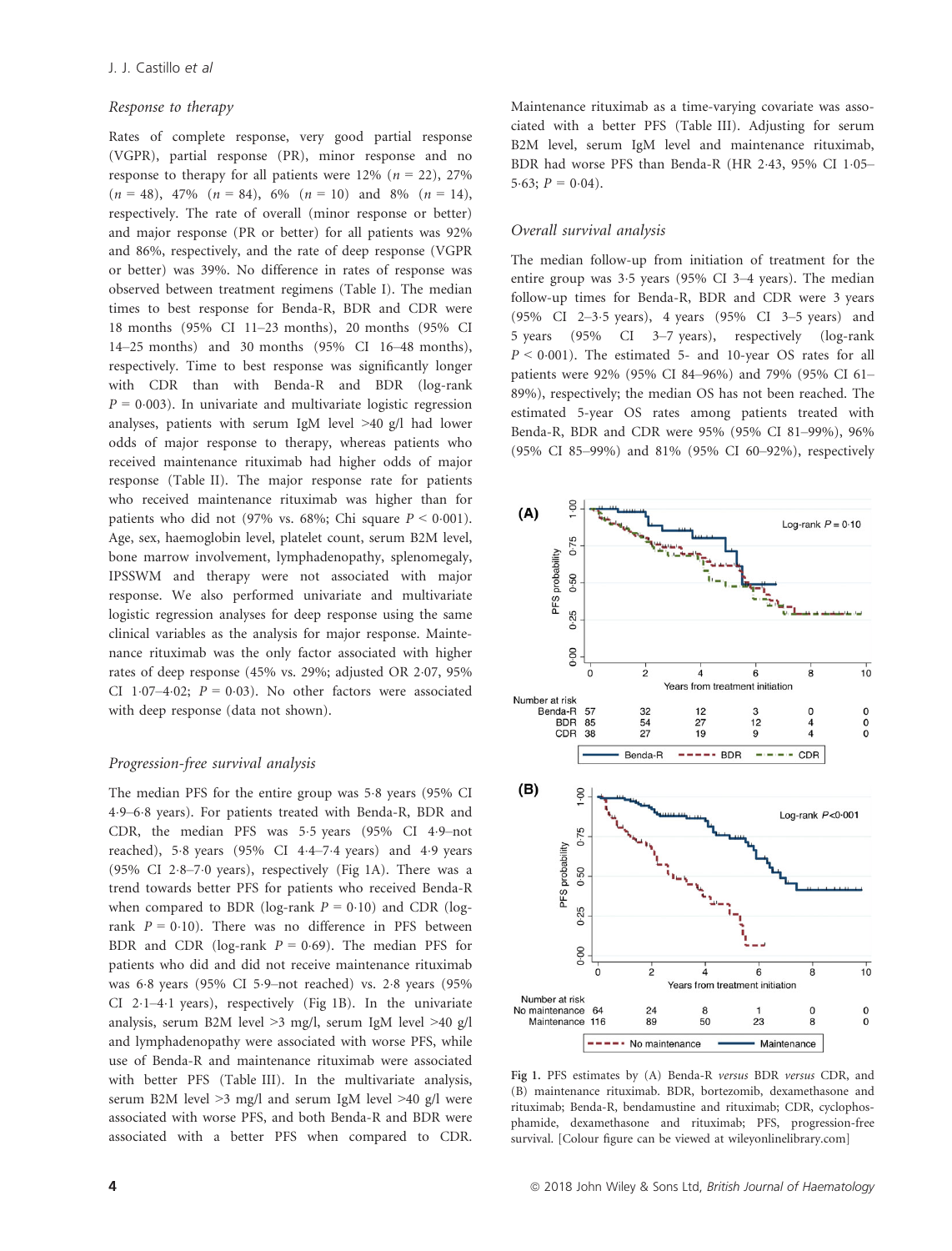(Fig 2A). For patients treated with BDR and CDR, the estimated 10-year OS was 87% (95% CI 67–95%) and 61% (95% CI 26–83%), respectively, and was not evaluable for patients treated with Benda-R. The 5- and 10-year OS rates for patients who received maintenance rituximab were 95% (95% CI 86–98%) and 84% (95% CI 60–94%), respectively, and, for patients who did not receive maintenance rituximab, the corresponding rates were 84% (95% CI 63–94%) and 66% (95% CI 35–85%), respectively (Fig 2B). By univariate analysis, treatment with BDR and use of maintenance rituximab were associated with better OS (Table IV). There was no difference in risk of death between Benda-R and BDR (HR 0.58, 95% CI 0.09–3.89,  $P = 0.58$ ). In the multivariate analysis, treatment with BDR and maintenance rituximab was independently associated with a decreased risk of death. Adjusting for maintenance, the risk of death from any cause was not different between BDR and Benda-R (HR 0.60, 95% CI 0.09–3.96,  $P = 0.59$ ).

## Exploratory analyses

Based on the dose of bendamustine administered, we divided patients in two groups: patients who received 90 mg/m<sup>2</sup> per dose ( $n = 40$ ; 70%) and patients who received 60–70 mg/m<sup>2</sup> per dose  $(n = 17; 30\%)$ . There were no differences with regards to major response (OR 130, 95% CI 013–134;  $P = 0.83$ ), deep response (OR 0.86, 0.27–2.70;  $P = 0.79$ ), PFS (HR 3.85, 95% CI 0.61-24.4;  $P = 0.15$ ) or OS (HR 3.74, 95% CI 0.22–63.3,  $P = 0.36$ ) between groups. These results did not change when adjusting for maintenance therapy (data not shown).

Based on the number of cycles of bendamustine administered, we divided patients in two groups: patients who received six cycles ( $n = 24$ ; 42%) and patients who received fewer than six cycles ( $n = 33$ ; 58%). There were no differences with regards to major response (OR 230, 95% CI 0.22–23.6;  $P = 0.48$ ), deep response (OR 1.15, 040–3.31;  $P = 0.80$ , PFS (HR 0.71, 95% CI 0.14–3.57;  $P = 0.68$ ) and OS (HR 1.01, 95% CI 0.06–16.4,  $P = 0.99$ ) between groups. These results did not change when adjusting for maintenance therapy (data not shown).

Based on the route of administration of bortezomib, we divided patients in two groups: those that received bortezomib twice weekly  $(n = 58; 67%)$  and patients who received bortezomib once weekly  $(n = 29; 33%)$ . There were no differences with regards to major response (OR 0.84, 95% CI 0.25–2.81;  $P = 0.78$ ), deep response (OR 0.54, 95% CI 0.20–1.49;  $P = 0.24$ ) and PFS (HR 0.59, 95% CI 0.24–1.44,  $P = 0.24$ ) between groups. These results did not change when adjusting for maintenance therapy (data not shown). HR estimates for OS was not possible as none of the patients receiving once weekly bortezomib have died.

The median PFS in patients who received Benda-R, BDR and CDR without maintenance was 4.9, 2.2 and 1.4 years, respectively (log-rank  $P = 0.003$ ), and in patients who received maintenance rituximab it was NR, 6.5 and 6.4 years, respectively ( $P = 0.32$ ). The median OS for patients who received Benda-R, BDR and CDR without maintenance was NR, NR and 4.4 years, respectively (log-rank  $P < 0.001$ ), and in patients who received maintenance rituximab it was NR for all groups (log-rank  $P = 0.33$ ).

|  |  | Table III. Univariate and multivariate Cox proportional-hazard regression models for progression-free survival. |  |  |
|--|--|-----------------------------------------------------------------------------------------------------------------|--|--|
|  |  |                                                                                                                 |  |  |

|                                         | Univariate analysis    |            | Multivariate analysis |            |
|-----------------------------------------|------------------------|------------|-----------------------|------------|
|                                         | HR (95% CI)            | $P$ -value | HR (95% CI)           | $P$ -value |
| Age $>65$ years                         | $0.98(0.59-1.63)$      | 0.95       |                       |            |
| Male sex                                | $0.89(0.53 - 1.47)$    | 0.65       |                       |            |
| Haemoglobin $\leq$ 115 g/l              | $1.05(0.62 - 1.80)$    | 0.85       |                       |            |
| Platelet count $\leq 100 \times 10^9/l$ | $0.59(0.21-1.64)$      | 0.32       |                       |            |
| Beta-2-microglobulin $>3$ mg/l          | $1.80(1.08-3.00)$      | 0.03       | $2.24(1.28-3.93)$     | 0.005      |
| Serum IgM $>40$ g/l                     | $1.54(0.93-2.56)$      | 0.09       | $1.90(1.10-3.30)$     | 0.02       |
| Marrow involvement $\geq 50\%$          | $1.11(0.68-1.84)$      | 0.67       |                       |            |
| Lymphadenopathy                         | $1.82$ $(1.08 - 3.09)$ | 0.03       | $1.71(0.96-3.05)$     | 0.07       |
| Splenomegaly                            | $1.78(0.89 - 3.56)$    | 0.11       |                       |            |
| Low risk IPSSWM                         | $1.00$ (Ref)           |            |                       |            |
| Intermediate risk IPSSWM                | $1.48(0.85-2.59)$      | 0.17       |                       |            |
| High risk IPSSWM                        | $1.13(0.57-2.27)$      | 0.73       |                       |            |
| <b>CDR</b>                              | $1.00$ (Ref)           |            | $1.00$ (Ref)          |            |
| Benda-R                                 | $0.49(0.22 - 1.09)$    | 0.08       | $0.18(0.07-0.43)$     | < 0.001    |
| <b>BDR</b>                              | $0.90(0.52 - 1.57)$    | 0.72       | $0.55(0.30-0.99)$     | 0.046      |
| Maintenance rituximab*                  | $0.18(0.10-0.31)$      | < 0.001    | $0.54(0.45-0.66)$     | < 0.001    |

BDR, bortezomib, dexamethasone and rituximab; Benda-R, bendamustine and rituximab; CDR, cyclophosphamide, dexamethasone and rituximab; CI, confidence interval; HR, hazard ratio; IPSSWM, International Prognostic Scoring System for Waldenström Macroglobulinaemia. \*Maintenance rituximab was considered a time-varying covariate in the multivariate analysis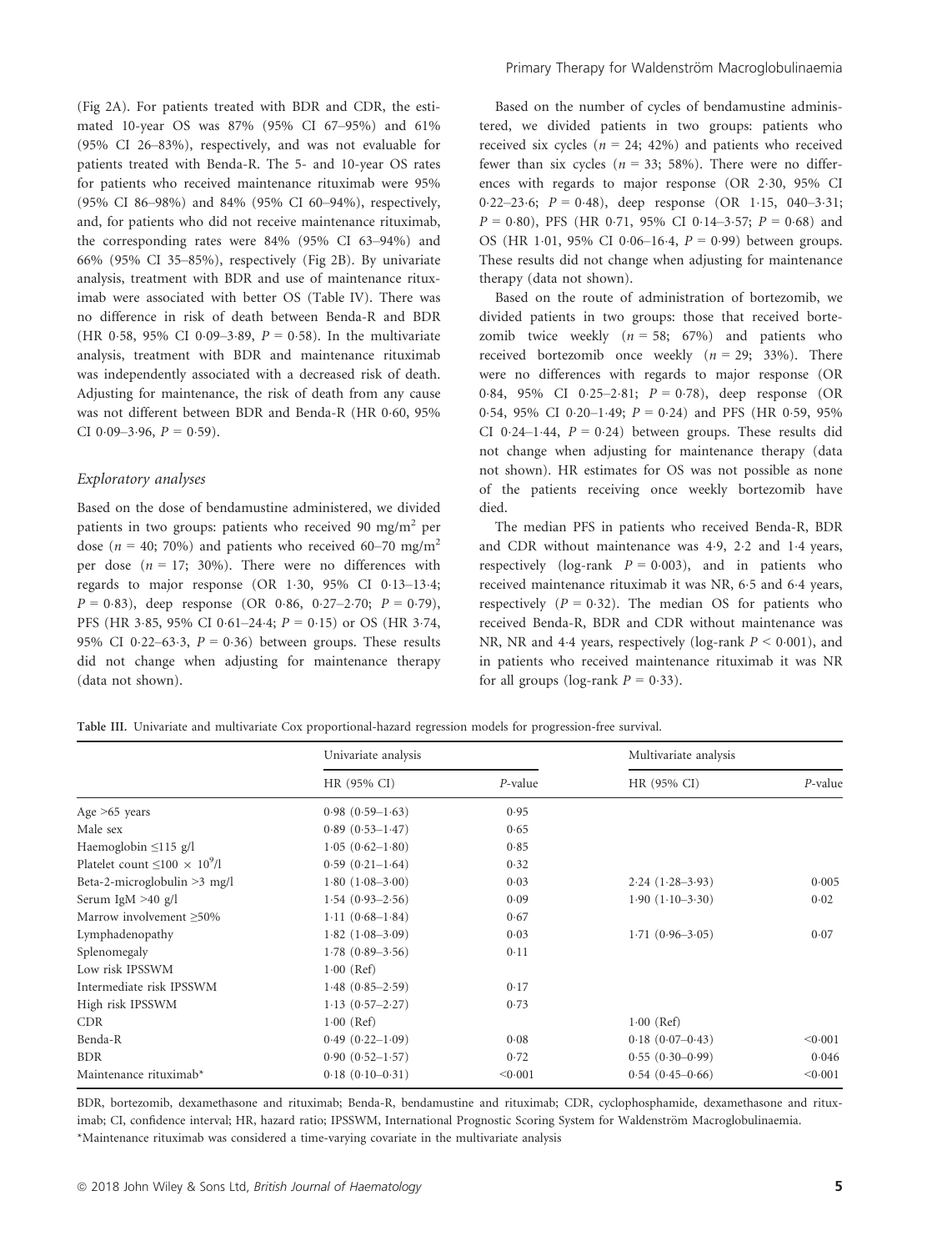## **Discussion**

Herein, we present results from a retrospective study that examined the efficacy of three combination regimens with and without maintenance rituximab as primary therapy in patients with symptomatic WM. Our study provides additional insights to the available data on primary therapy for WM. Our results can be summarized as follows: (i) primary therapy with Benda-R, BDR and CDR produces high response rates with more rapid time to best response seen with Benda-R and BDR than with CDR; (ii) PFS appears longer in WM patients treated with Benda-R and BDR when compared to CDR; (iii) OS appears longer in WM patients treated with BDR than with CDR; and (iv) WM patients who received maintenance rituximab had deeper responses to therapy as well as superior PFS and OS than patients who did not receive maintenance, adjusting for treatment regimen.

Our findings in WM patients who received CDR are consistent with the results of a prospective study from Greece  $(n = 72)$  as well as a recent retrospective study from the US



Fig 2. OS estimates by (A) Benda-R versus BDR versus CDR, and (B) maintenance rituximab. BDR, bortezomib, dexamethasone and rituximab; Benda-R, bendamustine and rituximab; CDR, cyclophosphamide, dexamethasone and rituximab; OS, overall survival. [Colour figure can be viewed at wileyonlinelibrary.com]

 $(n = 50)$  (Dimopoulos *et al*, 2007; Kastritis *et al*, 2015; Paludo et al, 2017). In these studies, the ORR to CDR ranged between 80% and 90% with a median PFS of about 3 years. Of note, none of these studies followed induction CDR with maintenance rituximab. It is possible that the median PFS of 5 years observed in our study  $(n = 37)$ reflects that about 70% of patients treated with CDR at our institution received maintenance rituximab.

Two prospective studies from Greece ( $n = 59$ ) and the US  $(n = 23)$  have reported findings for WM patients who were treated with BDR (Treon et al, 2009, 2015a; Dimopoulos et al, 2013; Gavriatopoulou et al, 2017). The ORR also ranged between 80% and 90% with a median PFS of 3.5 years in the Greek study and 5.5 years in the US study. There were differences in the design of these studies that might have accounted for the difference in PFS. The US study used twice weekly dosing of bortezomib and 1 year of maintenance therapy. Our study ( $n = 88$ ) shows a median PFS for BDR of 58 years, which could reflect that 64% of these patients received also rituximab maintenance.

Finally, the data on the use of Benda-R as primary therapy in WM is supported by a subset analysis of a randomized controlled study  $(n = 20)$  from Germany and preliminary data on a prospective study on primary therapy with Benda-R ( $n = 182$ ) followed by maintenance rituximab (Rummel et al, 2012, 2013). In these studies, the ORR was reported at 90% and the median PFS was approximately 5 years, which was longer than with the combination of rituximab, cyclophosphamide, doxorubicin, vincristine and prednisone. Our study ( $n = 57$ ) shows an ORR of 95% and a median PFS of 5.5 years. About 60% of WM patients treated with Benda-R in our study received maintenance rituximab.

The use of maintenance rituximab following a rituximabcontaining regimen in WM patients has been controversial, as no prospective study has been done exclusively in WM. A number of studies have evaluated maintenance rituximab after rituximab-containing regimens in the more common follicular lymphoma and have shown an improvement in PFS although OS benefit has not been demonstrated (Salles et al, 2011; Barta et al, 2016). A previous retrospective study showed PFS and OS benefit in favour of maintenance rituximab over observation in WM patients (Treon et al, 2011). However, in that study, the prognostic modelling was univariate and included both untreated and previously treated patients. In our study, we show that maintenance rituximab provides deeper responses and PFS and OS benefits. We fully adjusted our analyses for pertinent clinical variables, as well for each regimen received as induction. Additionally, to deal with immortal bias, we analysed maintenance rituximab as a time-varying covariate in our statistical modelling. An ongoing prospective study is evaluating maintenance rituximab in WM patients (Rummel et al, 2012).

Our study, however, is not without limitations. The retrospective nature of this study makes it prone to missing data and selection bias. However, our rate of missing data was less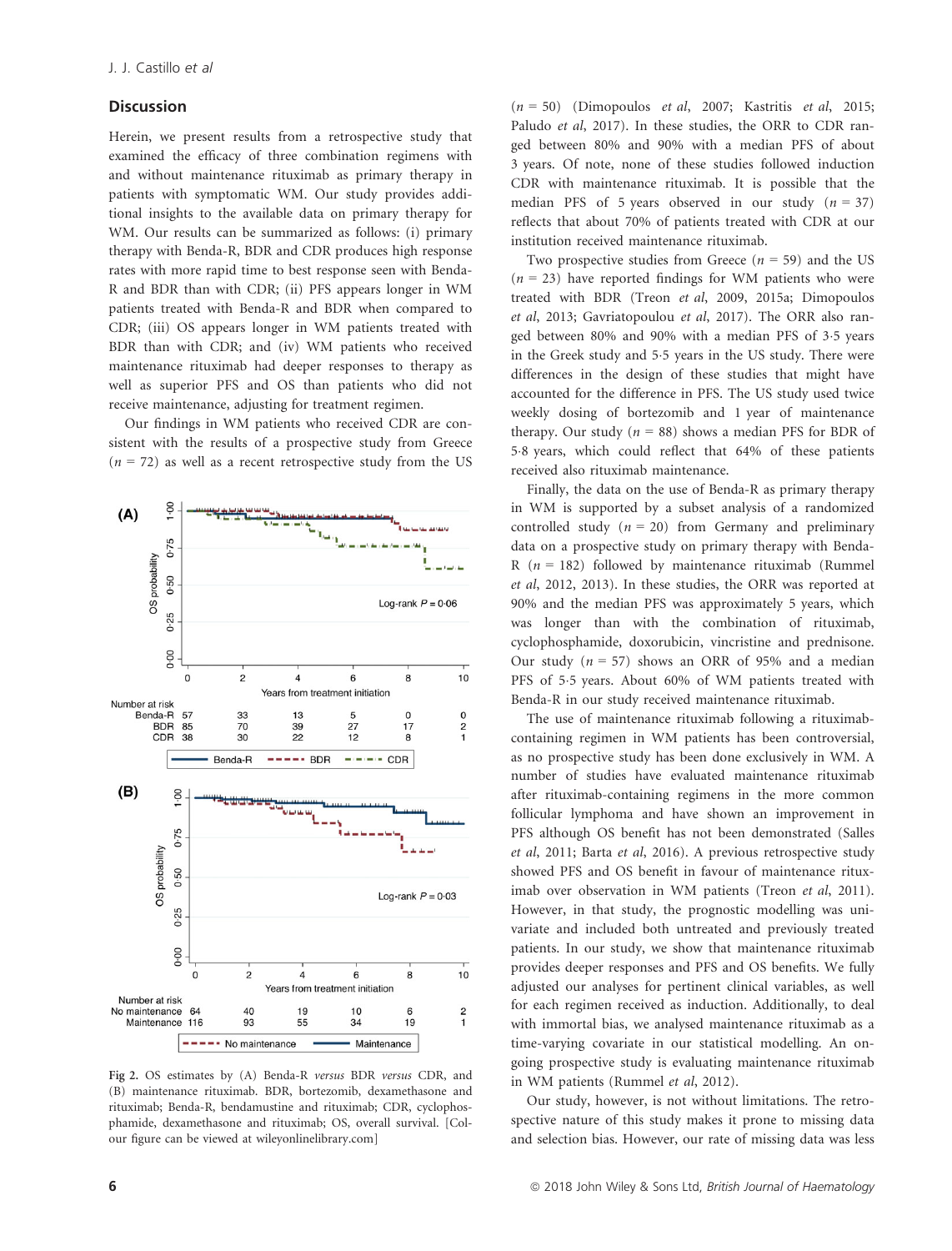|                                         | Univariate analysis |            | Multivariate analysis |            |  |
|-----------------------------------------|---------------------|------------|-----------------------|------------|--|
|                                         | HR (95% CI)         | $P$ -value | HR (95% CI)           | $P$ -value |  |
| Age $>65$ years                         | $2.15(0.70 - 6.61)$ | 0.18       |                       |            |  |
| Male sex                                | $2.35(0.64 - 8.57)$ | 0.19       |                       |            |  |
| Haemoglobin ≤115 g/l                    | $0.42(0.09-1.91)$   | 0.27       |                       |            |  |
| Platelet count $\leq 100 \times 10^9/l$ | <b>UTC</b>          |            |                       |            |  |
| Beta-2-microglobulin >3 mg/l            | $2.34(0.72 - 7.62)$ | 0.16       |                       |            |  |
| Serum IgM $>40$ g/l                     | $1.30(0.43 - 4.00)$ | 0.64       |                       |            |  |
| Lymphadenopathy                         | $1.74(0.57 - 5.34)$ | 0.33       |                       |            |  |
| Splenomegaly                            | $1.48(0.33 - 6.77)$ | 0.61       |                       |            |  |
| Marrow involvement ≥50%                 | $0.32(0.09-1.18)$   | 0.10       |                       |            |  |
| Low risk IPSSWM                         | $1.00$ (Ref)        |            |                       |            |  |
| Intermediate risk IPSSWM                | $1.18(0.37 - 3.72)$ | 0.78       |                       |            |  |
| High risk IPSSWM                        | $0.45(0.05-3.64)$   | 0.45       |                       |            |  |
| <b>CDR</b>                              | $1.00$ (Ref)        |            | $1.00$ (Ref)          |            |  |
| Benda-R                                 | $0.39(0.08-1.99)$   | 0.26       | $0.24(0.05-1.27)$     | 0.09       |  |
| <b>BDR</b>                              | $0.27(0.08-0.92)$   | 0.04       | $0.14(0.03-0.61)$     | 0.009      |  |
| Maintenance rituximab*                  | $0.32(0.11-0.95)$   | 0.04       | $0.72(0.55-0.93)$     | 0.01       |  |

Table IV. Univariate and multivariate Cox proportional-hazard regression models for overall survival.

BDR, bortezomib, dexamethasone and rituximab; Benda-R, bendamustine and rituximab; CDR, cyclophosphamide, dexamethasone and rituximab; CI, confidence interval; HR, hazard ratio; IPSSWM, International Prognostic Scoring System for Waldenström Macroglobulinaemia; UTC, unable to calculate.

\*Maintenance rituximab was considered a time-varying covariate in the multivariate analysis.

than 3%, with exception of MYD88 and CXCR4 mutational status. In addition, the age and sex distribution, treatment indications and other factors were otherwise representative of the clinical features of the general population with WM. An obvious major limitation is the lack of randomization, which is identifiable by the imbalances between the groups of patients treated with CDR, BDR and Benda-R. However, we addressed this limitation by performing a multivariate analysis that took into account the most relevant clinical factors that could impact response, PFS and OS. Finally, the results of our exploratory analyses might have been underpowered and should be considered with caution.

Based on the results of our study, one could argue that both BDR and Benda-R induce faster and more prolonged responses than CDR, and should be considered as reasonable primary therapy options for patients with WM. Given that the efficacy of BDR and Benda-R is similar, one could further personalize treatment recommendations based on the toxicity profile of these regimens, which have been well established. One of the most important adverse events associated with BDR therapy is neuropathy, which can be minimized, although not eliminated, with subcutaneous and/or weekly administration of bortezomib. On the other hand, bendamustine, although well tolerated overall, can be associated with a small but real risk of secondary leukaemia. Given the characteristics of these regimens, it is our practice to offer BDR to younger patients and Benda-R to elderly patients. CDR, although less effective, has a benign toxicity profile with manageable cytopenias and gastrointestinal symptoms, and is also a reasonable treatment option.

We acknowledge that it is a common practice in the US to offer single agent rituximab as primary therapy in WM patients (Olszewski et al, 2016). However, we consider single agent rituximab a less effective therapy in WM, which is associated with an ORR of 30–40% and median PFS ranging between 1 and 2 years (Gertz et al, 2004; Treon et al, 2005). In addition, the use of single agent rituximab has been associated with IgM flares, a unique complication seen in patients with WM (Ghobrial et al, 2004; Treon et al, 2004). Although not reflective of rapid disease progression, IgM flares can induce abrupt increases of 25– 300% in baseline serum IgM levels that can induce hyperviscosity and make WM patients with neuropathy or cryoglobulinaemia more symptomatic. However, patients with low burden of disease or who might not tolerate chemoimmunotherapy can be considered for single agent rituximab therapy.

As none of the treatment options discussed here are curative, the treatment of patients with WM has to be personalized. Components of the decision-making process should include the patient's disease presentation, the efficacy and toxicity of the regimen to be used and patient's preferences and goals of care. Of interest, a recent population-based study showed that the inclusion of rituximab in the primary therapy of patients with WM is associated with a benefit in OS (Olszewski et al, 2017). In light of the approval of ibrutinib for the treatment of patients with symptomatic WM and emerging data on the use of ibrutinib as primary therapy (Treon et al, 2015b, 2017; Dimopoulos et al, 2017), additional research is needed to further refine our treatment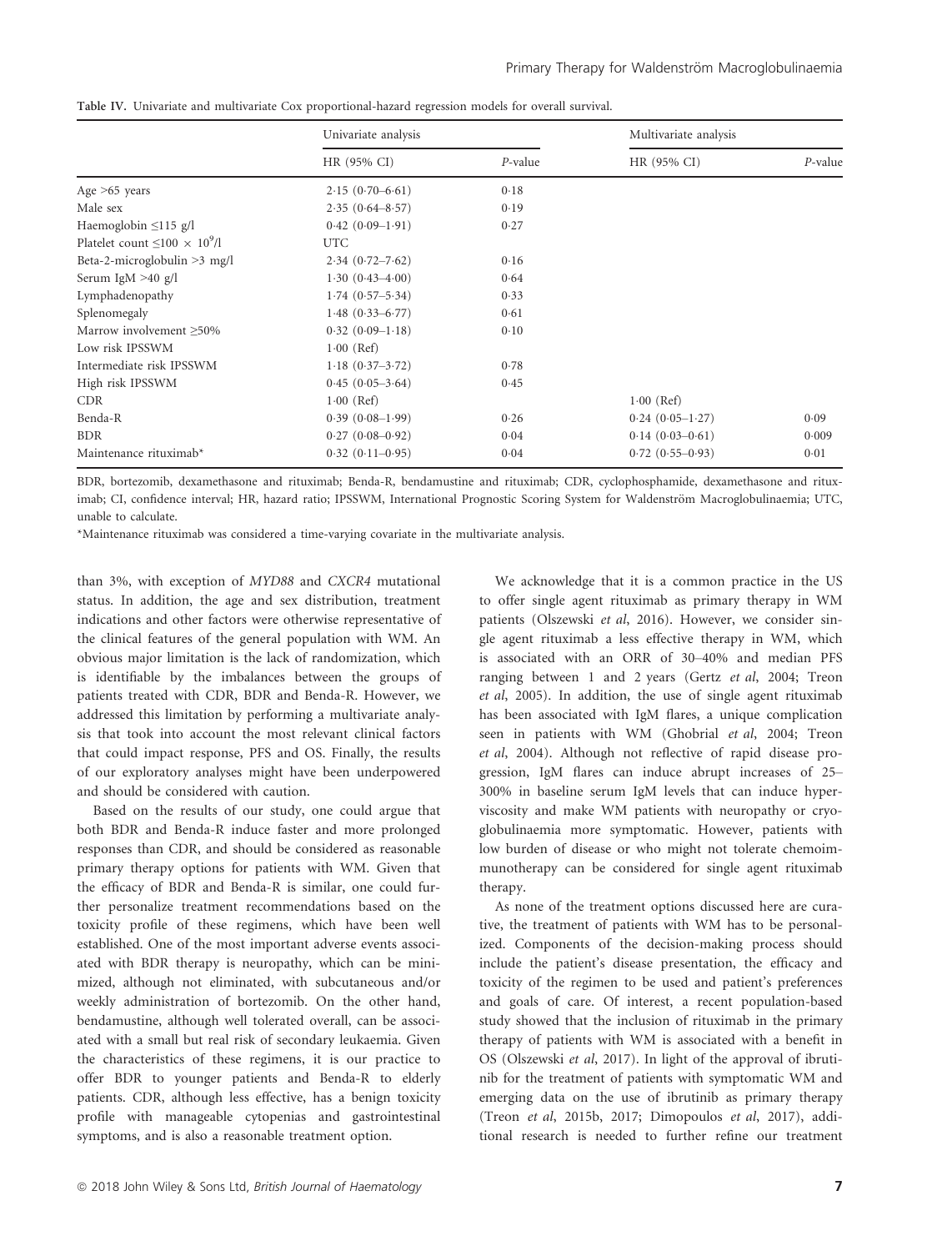options, which should take into account not only efficacy and toxicity but also cost.

## Authorship contribution

JJC and JNG designed the study, performed the analysis and drafted the manuscript. LX, GY and ZRH performed molecular testing in patients' samples. All the authors took care of the patients, gathered the data, and critically reviewed and approved the final manuscript.

#### References

- Barta, S.K., Li, H., Hochster, H.S., Hong, F., Weller, E., Gascoyne, R.D., Habermann, T.M., Gordon, L.I., Colocci, N., Bengtson, E.M., Horning, S.J. & Kahl, B.S. (2016) Randomized phase 3 study in low-grade lymphoma comparing maintenance anti-CD20 antibody with observation after induction therapy: a trial of the ECOG-ACRIN Cancer Research Group (E1496). Cancer, 122, 2996–3004.
- Castillo, J.J., Olszewski, A.J., Kanan, S., Meid, K., Hunter, Z.R. & Treon, S.P. (2015) Overall survival and competing risks of death in patients with Waldenstrom macroglobulinaemia: an analysis of the Surveillance, Epidemiology and End Results database. British Journal of Haematology, 169, 81–89.
- Dimopoulos, M.A., Anagnostopoulos, A., Kyrtsonis, M.C., Zervas, K., Tsatalas, C., Kokkinis, G., Repoussis, P., Symeonidis, A., Delimpasi, S., Katodritou, E., Vervessou, E., Michali, E., Pouli, A., Gika, D., Vassou, A., Terpos, E., Anagnostopoulos, N., Economopoulos, T. & Pangalis, G. (2007) Primary treatment of Waldenstrom macroglobulinemia with dexamethasone, rituximab, and cyclophosphamide. Journal of Clinical Oncology, 25, 3344–3349.
- Dimopoulos, M.A., Garcia-Sanz, R., Gavriatopoulou, M., Morel, P., Kyrtsonis, M.C., Michalis, E., Kartasis, Z., Leleu, X., Palladini, G., Tedeschi, A., Gika, D., Merlini, G., Kastritis, E. & Sonneveld, P. (2013) Primary therapy of Waldenstrom macroglobulinemia (WM) with weekly bortezomib, low-dose dexamethasone, and rituximab (BDR): long-term results of a phase 2 study of the European Myeloma Network (EMN). Blood, 122, 3276–3282.
- Dimopoulos, M.A., Trotman, J., Tedeschi, A., Matous, J.V., Macdonald, D., Tam, C., Tournilhac, O., Ma, S., Oriol, A., Heffner, L.T., Shustik, C., Garcia-Sanz, R., Cornell, R.F., de Larrea, C.F., Castillo, J.J., Granell, M., Kyrtsonis, M.C., Leblond, V., Symeonidis, A., Kastritis, E., Singh, P., Li, J., Graef, T., Bilotti, E., Treon, S., Buske, C. & iNNOVATE Study Group and the European Consortium for Waldenström's Macroglobulinemia. (2017) Ibrutinib for patients with rituximab-refractory Waldenstrom's macroglobulinaemia (iNNO-VATE): an open-label substudy of an

international, multicentre, phase 3 trial. Lancet Oncology, 18, 241–250.

- Gavriatopoulou, M., Garcia-Sanz, R., Kastritis, E., Morel, P., Kyrtsonis, M.C., Michalis, E., Kartasis, Z., Leleu, X., Palladini, G., Tedeschi, A., Gika, D., Merlini, G., Sonneveld, P. & Dimopoulos, M.A. (2017) BDR in newly diagnosed patients with WM: final analysis of a phase 2 study after a minimum follow-up of 6 years. Blood, 129, 456–459.
- Gertz, M.A., Rue, M., Blood, E., Kaminer, L.S., Vesole, D.H. & Greipp, P.R. (2004) Multicenter phase 2 trial of rituximab for Waldenstrom macroglobulinemia (WM): an Eastern Cooperative Oncology Group Study (E3A98). Leukaemia & Lymphoma, 45, 2047–2055.
- Ghobrial, I.M., Fonseca, R., Greipp, P.R., Blood, E., Rue, M., Vesole, D.H., Gertz, M.A. & Eastern Cooperative Oncology Group. (2004) Initial immunoglobulin M 'flare' after rituximab therapy in patients diagnosed with Waldenstrom macroglobulinemia: an Eastern Cooperative Oncology Group Study. Cancer, 101, 2593–2598.
- Kastritis, E., Gavriatopoulou, M., Kyrtsonis, M.C., Roussou, M., Hadjiharissi, E., Symeonidis, A., Repoussis, P., Michalis, E., Delimpasi, S., Tsatalas, K., Tsirigotis, P., Vassou, A., Vervessou, E., Katodritou, E., Gika, D., Terpos, E. & Dimopoulos, M.A. (2015) Dexamethasone, rituximab, and cyclophosphamide as primary treatment of Waldenstrom macroglobulinemia: final analysis of a phase 2 study. Blood, 126, 1392–1394.
- Kyle, R.A., Treon, S.P., Alexanian, R., Barlogie, B., Bjorkholm, M., Dhodapkar, M., Lister, T.A., Merlini, G., Morel, P., Stone, M., Branagan, A.R. & Leblond, V. (2003) Prognostic markers and criteria to initiate therapy in Waldenstrom's macroglobulinemia: consensus panel recommendations from the Second International Workshop on Waldenstrom's Macroglobulinemia. Seminars in Oncology, 30, 116–120.
- Morel, P., Duhamel, A., Gobbi, P., Dimopoulos, M.A., Dhodapkar, M.V., McCoy, J., Crowley, J., Ocio, E.M., Garcia-Sanz, R., Treon, S.P., Leblond, V., Kyle, R.A., Barlogie, B. & Merlini, G. (2009) International prognostic scoring system for Waldenstrom macroglobulinemia. Blood, 113, 4163–4170.
- Olszewski, A.J., Treon, S.P. & Castillo, J.J. (2016) Evolution of management and outcomes in

#### **Disclosures**

JJC has received honoraria and/or research funds from Abbvie, Gilead, Janssen, Millennium and Pharmacyclics. SPT has received honoraria and/or research funds from Pharmacyclics. JJC is supported by the WMR fund.

> Waldenstrom macroglobulinemia: a populationbased analysis. Oncologist, 21, 1377–1386.

- Olszewski, A.J., Chen, C., Gutman, R., Treon, S.P. & Castillo, J.J. (2017) Comparative outcomes of immunochemotherapy regimens in Waldenstrom macroglobulinaemia. British Journal of Haematology, 179, 106–115.
- Owen, R.G., Treon, S.P., Al-Katib, A., Fonseca, R., Greipp, P.R., McMaster, M.L., Morra, E., Pangalis, G.A., San Miguel, J.F., Branagan, A.R. & Dimopoulos, M.A. (2003) Clinicopathological definition of Waldenstrom's macroglobulinemia: consensus panel recommendations from the Second International Workshop on Waldenstrom's Macroglobulinemia. Seminars in Oncology, 30, 110–115.
- Owen, R.G., Kyle, R.A., Stone, M.J., Rawstron, A.C., Leblond, V., Merlini, G., Garcia-Sanz, R., Ocio, E.M., Morra, E., Morel, P., Anderson, K.C., Patterson, C.J., Munshi, N.C., Tedeschi, A., Joshua, D.E., Kastritis, E., Terpos, E., Ghobrial, I.M., Leleu, X., Gertz, M.A., Ansell, S.M., Morice, W.G., Kimby, E., Treon, S.P. & Macroglobulinaemia VIIWoW. (2013) Response assessment in Waldenstrom macroglobulinaemia: update from the VIth International Workshop. British Journal of Haematology, 160, 171–176.
- Paludo, J., Abeykoon, J.P., Kumar, S., Shreders, A., Ailawadhi, S., Gertz, M.A., Kourelis, T., King, R.L., Reeder, C.B., Leung, N., Kyle, R.A., Buadi, F.K., Habermann, T.M., Dingli, D., Witzig, T.E., Dispenzieri, A., Lacy, M.Q., Go, R.S., Lin, Y., Gonsalves, W.I., Warsame, R., Lust, J.A., Rajkumar, S.V., Ansell, S.M. & Kapoor, P. (2017) Dexamethasone, rituximab and cyclophosphamide for relapsed and/or refractory and treatment-naive patients with Waldenstrom macroglobulinemia. British Journal of Haematology, 179, 98–105.
- Rummel, M.J., Lerchenmuller, C., Greil, R., Gorner, M., Hensel, M., Engel, E., Jaeger, U., Breuer, F., Hertenstein, B., Prummer, O., Buske, C., Barth, J., Burchardt, A.C. & Brugger, W. (2012) Bendamustin-rituximab induction followed by observation or rituximab maintenance for newly diagnosed patients with Waldenstrom' macroglobulinemia: results from a prospective, randomized, Multicenter Study (StiL NHL 7- 2008 -MAINTAIN-; ClinicalTrials.gov Identifier: nCT00877214). Blood, 120, 2739.